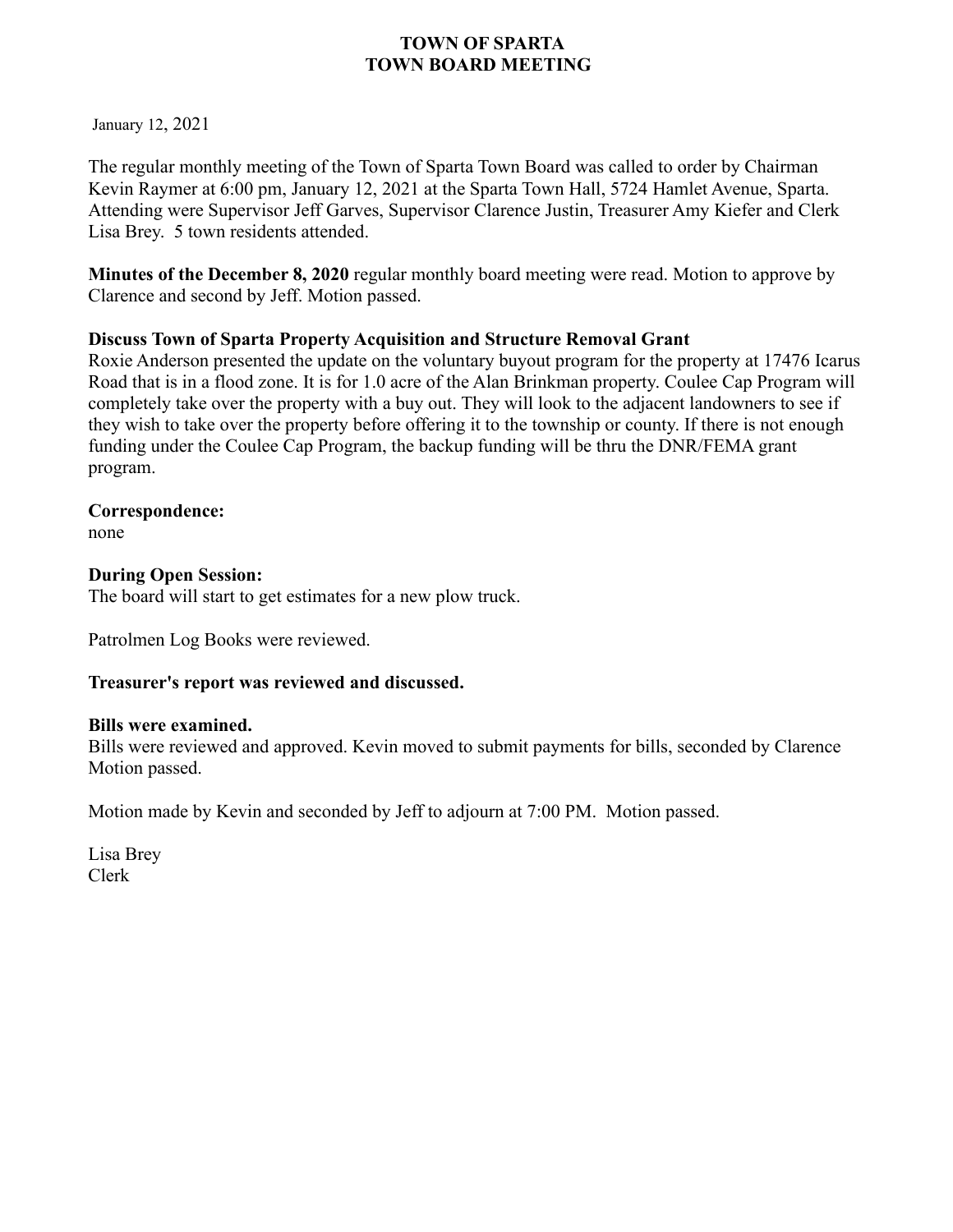February 9, 2021

The regular monthly meeting of the Town of Sparta Town Board was called to order by Chairman Kevin Raymer at 6:00 pm, February 9, 2021 at the Sparta Town Hall, 5724 Hamlet Avenue, Sparta. Attending were Supervisor Jeff Garves, Supervisor Clarence Justin, Treasurer Amy Kiefer and Clerk Lisa Brey. 4 town residents attended.

**Minutes of the January 21, 2021** regular monthly board meeting were read. Motion to approve by Clarence and second by Jeff. Motion passed.

At 6:04 pm the Board went into Closed Session to discuss election worker compensation. At 6:10 pm the Regular open session meeting resumed.

#### **Correspondence:**

none

#### **During Open Session:**

A representative from Rolling Hills presented the physical layout of the prosed new nursing home and took any questions.

A resident is concerned about the snow piling up in the ditch at the corner of Icicle and Icon and the possibility of flooding if there is a fast snow melt. This has happened in the past causing their basement to flood. They had talked to the board before and a plan was agreed upon on how to handle the snow. The board will talk to the patrolmen and look at the area.

Discussed estimate for the new snowplow truck and possibility of selling the old truck.

Patrolmen Log Books were reviewed.

## **Treasurer's report was reviewed and discussed.**

#### **Bills were examined.**

Bills were reviewed and approved. Kevin moved to submit payments for bills, seconded by Clarence Motion passed.

Motion made by Kevin and seconded by Jeff to adjourn at 7:40 PM. Motion passed.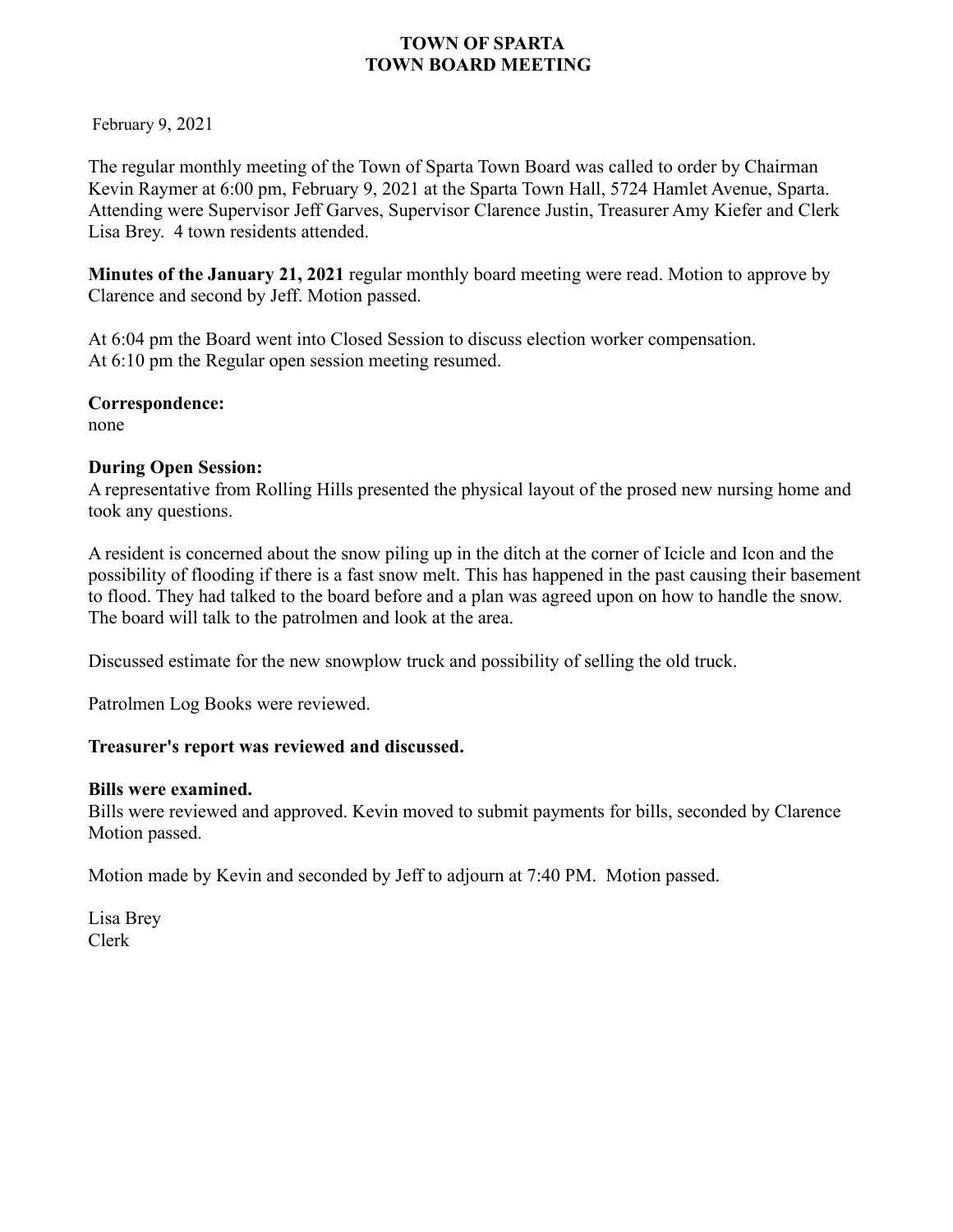March 9, 2021

The regular monthly meeting of the Town of Sparta Town Board was called to order by Chairman Kevin Raymer at 6:00 pm, March 9, 2021 at the Sparta Town Hall, 5724 Hamlet Avenue, Sparta. Attending were Supervisor Jeff Garves, Supervisor Clarence Justin, Treasurer Amy Kiefer and Clerk Lisa Brey. 7 town residents attended.

**Minutes of the February 9, 2021** regular monthly board meeting were read. Motion to approve by Clarence and second by Jeff. Motion passed.

## **Scott Jenkins requesting a land division at 11711 Cty Hwy B**

Scott Jenkins met with the Planning Commission on 3-2-2021 he had his land surveyed to meet town specifications for a land division on 11711 Cty Hwy B. The Planning Commission recommended approval by the Town Board. Kevin made a motion to approve the land division. Seconded by Clarence. Motion carried.

## **Set date for Annual Meeting**

Date for Annual Meeting is set for April 20, 2021 at 6:00 pm, regular board meeting to immediately follow.

## **Correspondence:**

none

## **During Open Session:**

Set date for 2021 Road Tour on Thursday April 1<sup>st</sup> at 9:00 am

Patrolmen Log Books were reviewed.

## **Treasurer's report was reviewed and discussed.**

## **Bills were examined.**

Bills were reviewed and approved. Kevin moved to submit payments for bills, seconded by Jeff. Motion passed.

Motion made by Kevin and seconded by Jeff to adjourn at 6:35 PM. Motion passed.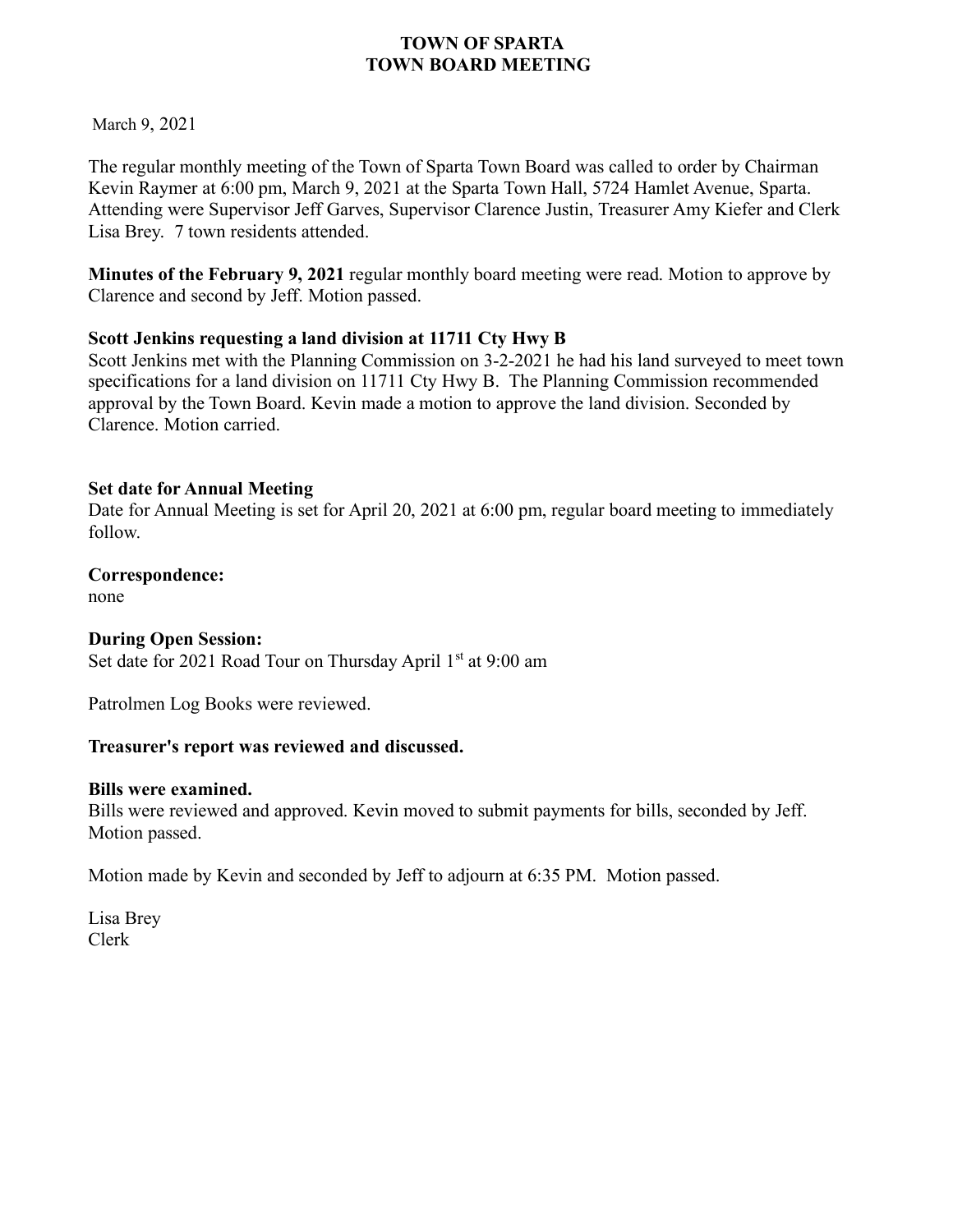April 20, 2021

The regular monthly meeting of the Town of Sparta Town Board was called to order by Chairman Kevin Raymer at 6:45 pm, April 20, 2021 at the Sparta Town Hall, 5724 Hamlet Avenue, Sparta. Attending were Supervisor Jeff Garves, Supervisor Clarence Justin, Treasurer Amy Kiefer and Clerk Lisa Brey. 7 town residents attended.

**Minutes of the March 9, 2021** regular monthly board meeting were read. Motion to approve by Clarence and second by Jeff. Motion passed.

## **Approval of Application and Borrowing Resolution for Purchase of plow truck**:

A loan application was made to the Board of Commissioners of Public Lands for the purpose of financing a 2022 International truck. The loan is for 2 years and is to be repaid in annual installments, with interest at the rate of 2.5 percent. Chairperson Kevin Raymer presented the preamble and resolution to borrow \$89,500 from the Trust Funds of the State of Wisconsin. Motion was made by Chairperson Kevin Raymer and seconded by Jeff Garves to adopt the Resolution to authorize application for funds and also levy upon all taxable Town of Sparta property an annual tax for the purpose of paying interest and principal on the loan as it becomes due. Motion carried unanimously.

## **David Benzing requesting a land division at 5376 Hamlet Ave**

David Benzing met with the Planning Commission on 4-13-2021 he had his land surveyed to meet town specifications for a land division on 5376 Hamlet Ave. The Planning Commission recommended approval to the Town Board. Kevin made a motion to approve the land division. Seconded by Clarence. Motion carried.

## **Sandra Bardeen requesting a land division at 12504 Falcon Rd**

Sandra Bardeen met with the Planning Commission on 4-13-2021 she had her land surveyed to meet town specifications for a land division on 12504 Falcon Rd. The Planning Commission recommended approval to the Town Board. Kevin made a motion to approve the land division. Seconded by Jeff. Motion carried.

## **Review of Road Bids:**

Bids received for road materials were opened with the following summary.

Accepted granite chip bid from Opelt Sand & Gravel

Accepted hot mix, sealcoat, crack seal and cold mix bid from Scotts

Gravel and rip rap bid was not accepted from Gerke due to unacceptable material from the specified quarry.

Motion made by Kevin to approve 2 bids and reject one bid, seconded by Jeff. Motion passed

## **Correspondence:**

Coulee Region Riders Club requested a Temporary Class B Liquor License to serve liquor at Country Reflections. After discussion the board denied the request.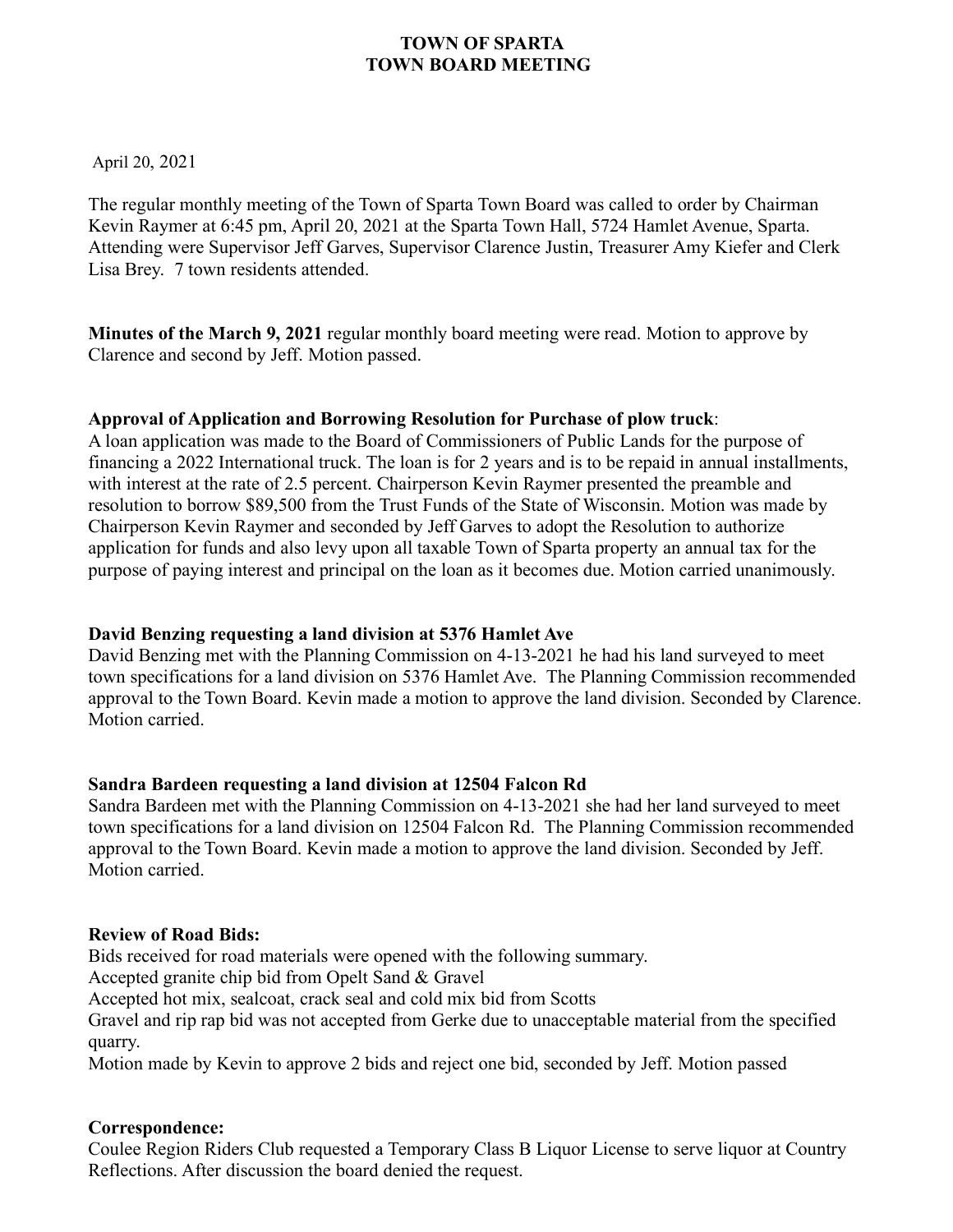#### **During Open Session:**

Set date of May 11, 2021 at 5:45 pm for 2021 BOR to meet to adjourn until revaluation is finished. Alternate BOR members were appointed – Amy Kiefer and Don Mullet

Patrolman Richard Stark resigned effective 4-16-2021. The Board is in the process of hiring a replacement.

Patrolmen Log Books were reviewed.

#### **Treasurer's report was reviewed and discussed.**

#### **Bills were examined.**

Bills were reviewed and approved. Kevin moved to submit payments for bills, seconded by Clarence. Motion passed.

Motion made by Kevin and seconded by Jeff to adjourn at 7:55 PM. Motion passed.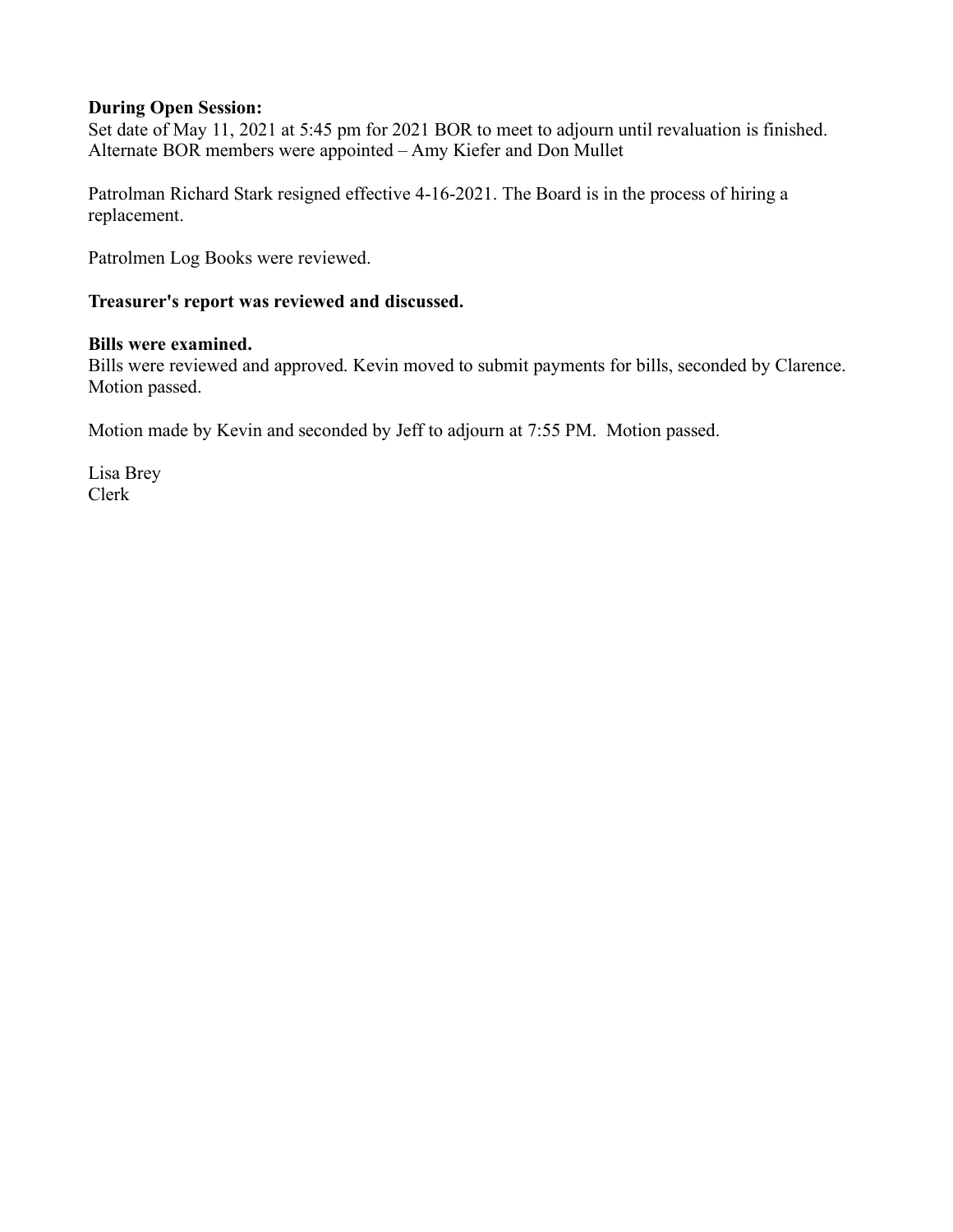# **TOWN OF SPARTA**

## **2021 ANNUAL MEETING**

#### April 20, 2021

The 2021 Annual Meeting of the Town of Sparta, Monroe County, Wisconsin, was called to order at 6:00 pm on April 20, 2021 by Chairman Kevin Raymer. Present were supervisor- Clarence Justin, supervisor-Jeffrey Garves, Treasurer- Amy Kiefer, Clerk- Lisa Brey; plus 7 residents.

The minutes of June 9, 2020 Annual Meeting were read, motion made by Don Mullet and seconded by Dennis Janusheske to approve. Motion passed.

Treasurer, Amy Kiefer presented the 2020 financial statement. After discussion and clarifications, motion was made to approve the 2020 financial report as given by the Treasurer. Motion made by Dennis Janusheske, seconded by Don Mullet. Motion passed.

2020 Inventory was reviewed. No adjustments were made.

Chairman asked if there were issues from electors for Open Session.

A concern was brought up about potholes and shouldering work that needs to be done on Jackpot Ave. The patrolman will address the issue.

Clarence brought up that some residents would like the dump open from 8:00- 12:00 am on Tuesdays when there is an election for convenience of the residents. This will be put in the tax letter at the end of the year and will start in 2022.

Patrolman would like the end of year tax letter to remind residents not to plow snow across the roads in the winter, because it leaves snow on the roads. It was discussed that there is a law against doing this. Amy will put a reminder in to the end of year letter.

Motion made to adjourn at 6:45 pm by Don Mullet seconded by Dennis Janusheske.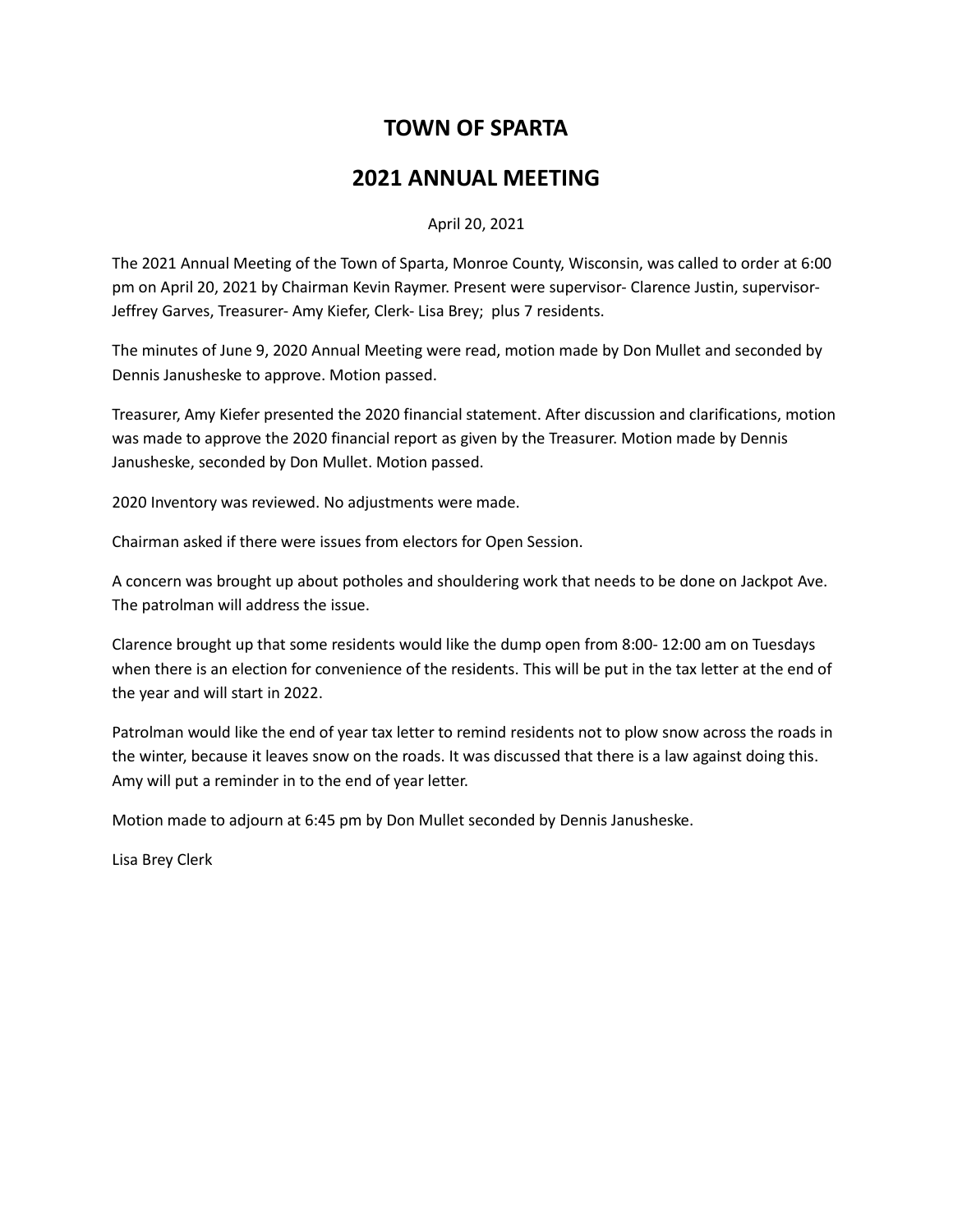May 11, 2021

The regular monthly meeting of the Town of Sparta Town Board was called to order by Chairman Kevin Raymer at 6:05 pm, May 11, 2021 at the Sparta Town Hall, 5724 Hamlet Avenue, Sparta. Attending were Supervisor Jeff Garves, Supervisor Clarence Justin, Treasurer Amy Kiefer and Clerk Lisa Brey. 4 town residents attended.

**Minutes of the April 20, 2021** regular monthly board meeting were read. Motion to approve by Kevin and second by Clarence. Motion passed.

## **Dennis Pennel requesting a land division of 3 lots on Icarus Road**

Dennis Pennel met with the Planning Commission on 5-4-2021 he had had land on Icarus Road surveyed onto 3 lots. Kevin had viewed the lots from the road and noted that the lot sizes were ok, but the driveway on the north lot, #4, will have to be put on the far north end of the property due to the hill. The rest of the Certified Survey Map was done to all town specifications for a land division . The Planning Commission recommended approval to the Town Board. Kevin made a motion to approve the land division, if the driveway will be addressed as needed. Seconded by Jeff. Motion carried.

#### **Patrolman Report:**

Discussion on the regulations for putting up speed limits signs on some areas. A resolution to amend the ordinances may be needed.

## **Correspondence:**

The Town Board reviewed a memo from Roxie Anderson, Land Use Planner from the Monroe County Land Conservation Department about the Voluntary Buyout Project Status on Hammer Road and Icarus Road. No action was taken.

## **During Open Session:**

Town Board hired a patrolman to start May 17, 2021 – Jesse Williams

Gene Treu gave a Fire Dept update. Total amounts of the money needs for new equipment was less than anticipated. He gave the Town of Sparta a check, from the fire department, to help pay down the loan the township had to take out for the fire dept equipment.

Patrolmen Log Books were reviewed.

## **Treasurer's report was reviewed and discussed.**

#### **Bills were examined.**

Bills were reviewed and approved. Kevin moved to submit payments for bills, seconded by Clarence. Motion passed.

Motion made by Kevin and seconded by Jeff to adjourn at 7:15 PM. Motion passed.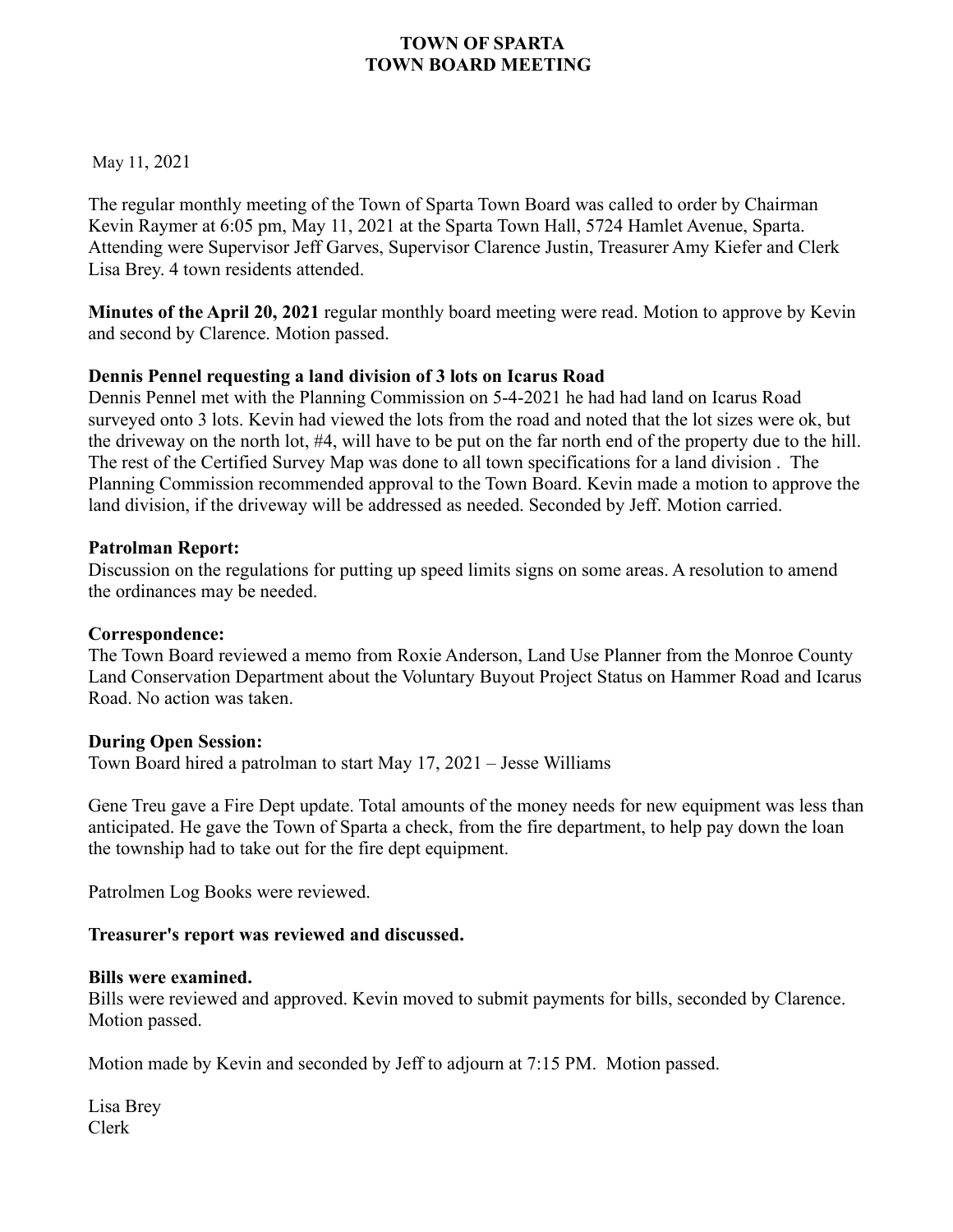June 8, 2021

The regular monthly meeting of the Town of Sparta Town Board was called to order by Chairman Kevin Raymer at 6:00 pm, June 8, 2021 at the Sparta Town Hall, 5724 Hamlet Avenue, Sparta. Attending were Supervisor Jeff Garves, Supervisor Clarence Justin and Treasurer Amy Kiefer. Clerk Lisa Brey was absent. 15 town residents attended.

**Minutes of the May 11, 2021** regular monthly board meeting were read. Motion to approve by Kevin and second by Clarence. Motion passed.

#### **Michael Sharp requesting a land division on Fedora Road**

Michael Sharp had met with the Planning Commission on 6-1-2021 he had land surveyed on Fedora Road to divide out 3.0 acres. The Certified Survey Map was done to all town specifications for a land division. The Planning Commission recommended approval to the Town Board. Kevin made a motion to approve the land division. Seconded by Clarence. Motion carried.

#### **Approval of Mobile Home and Liquor License:**

The license request for one year were reviewed: Cortland Acres license for Mobile home park Hideout Enterprises, INC - The Zone Eddies Convenience Store, LLC Westside Wine and Spirits, LLC Whiskey Creek Family RV Park LLC Kevin made a motion to approve, seconded by Jeff. Motion passed

## **Appoint one alternate to Board of Review**

The Board decided to amend the Town Ordinance to allow the clerk and treasurer to be on the BOR. This is done by correcting the language that the clerk and treasurer are part time employees. This amendment will be taken up at the next monthly meeting.

#### **Patrolman Report:**

Discussed putting up "No Parking" signs on Hammer Road on both sides and reducing the speed limit to 45 mph.

A resident requested "No Parking" signs be put at the end of Genet Road due to people parking at the end and going to the tennis courts. Board will have patrolman put up signs.

#### **Correspondence:**

**During Open Session:**

#### **Treasurer's report was reviewed and discussed.**

#### **Bills were examined.**

Bills were reviewed and approved. Kevin moved to submit payments for bills, seconded by Clarence. Motion passed.

Motion made by Kevin and seconded by Clarence to adjourn at 6:45 PM. Motion passed.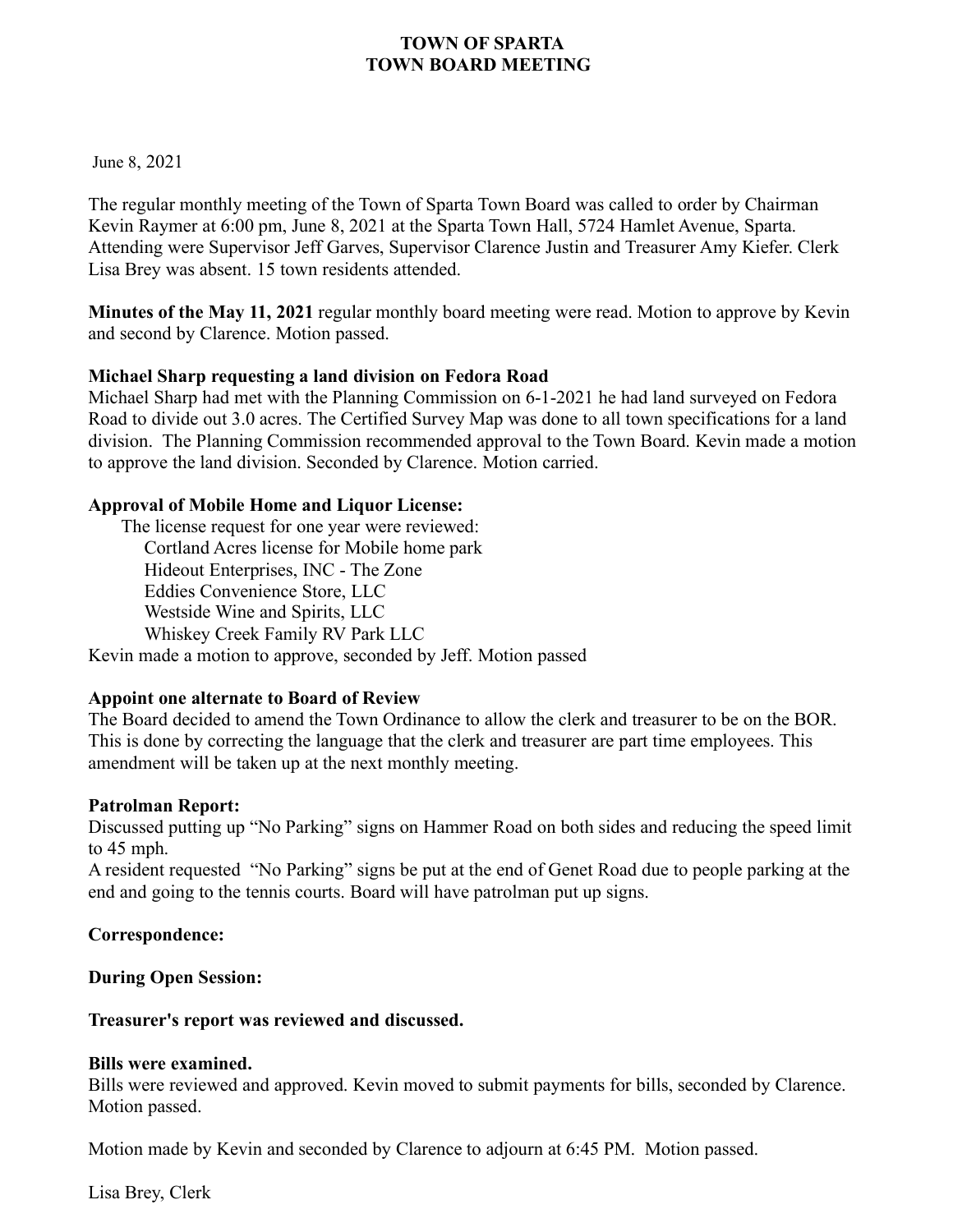#### July 13, 2021

The regular monthly meeting of the Town of Sparta Town Board was called to order by Chairman Kevin Raymer at 6:00 pm, June 8, 2021 at the Sparta Town Hall, 5724 Hamlet Avenue, Sparta. Attending were Supervisor Jeff Garves, Supervisor Clarence Justin, Clerk Lisa Brey and Treasurer Amy Kiefer. 17 town residents attended.

**Minutes of the June 8, 2021** regular monthly board meeting were read. Motion to approve by Clarence and second by Jeff. Motion passed.

**Amend Ordinance Ch. 2 Sec. 2.05 to designate the clerk and treasurer as part time employees** Discussed the WTA guidance that if the clerk and treasurer are appointed officials, and are not designated as part-time employees, they are considered full time employees and cannot get paid for serving on the Board of Review and cannot be a voting member. Town of Sparta Board amended Ordinance Ch. 2 Sec. 2.05 which changed the Clerk and Treasurer to "Appointed Part time" employees. Motion to approve the ordinance amendment made by Kevin and second by Clarence. Motion passed.

#### **Discussion of noise complaint concerning the Whiskey Creek Family RV Park**

Clarence received a complaint about the loud bands at Whiskey Creek Family RV Park on Friday nights. Clarence visited the park on Friday, June 18<sup>th</sup>. He stated that the music was very loud and was still playing at 10:20 pm. Marcus, from Whiskey Creek, said only 2 bands have played after 10 pm all summer, all other bands stop at 9 pm. Since they have been notified of the complaint, they have faced the band and speakers in the other direction of the residence. After discussion from both parties, it was agreed that the band would stop playing at 9 pm, and if there were any problems with noise in the future, the nearby residents should contact Marcus at Whiskey Creek and they will work it out together as good neighbors.

#### **Board Reviewed the Voluntary Buyout Status for the 2 properties at Hammer Rd and Icarus Rd** No action was taken

# **Patrolman Report:**

No Parking signs are up on Hammer Road. Board discussed changing speed limit to 45 MPH on Icarus Rd for safety reasons.

## **Correspondence:**

## **During Open Session:**

Kevin said the new plow truck bill date has been pushed back to July  $30<sup>th</sup>$  the original date was June 22nd .

#### **Treasurer's report was reviewed and discussed.**

#### **Bills were examined.**

Bills were reviewed and approved. Kevin moved to submit payments for bills, seconded by Jeff. Motion passed.

Motion made by Kevin and seconded by Clarence to adjourn at 7:00 PM. Motion passed.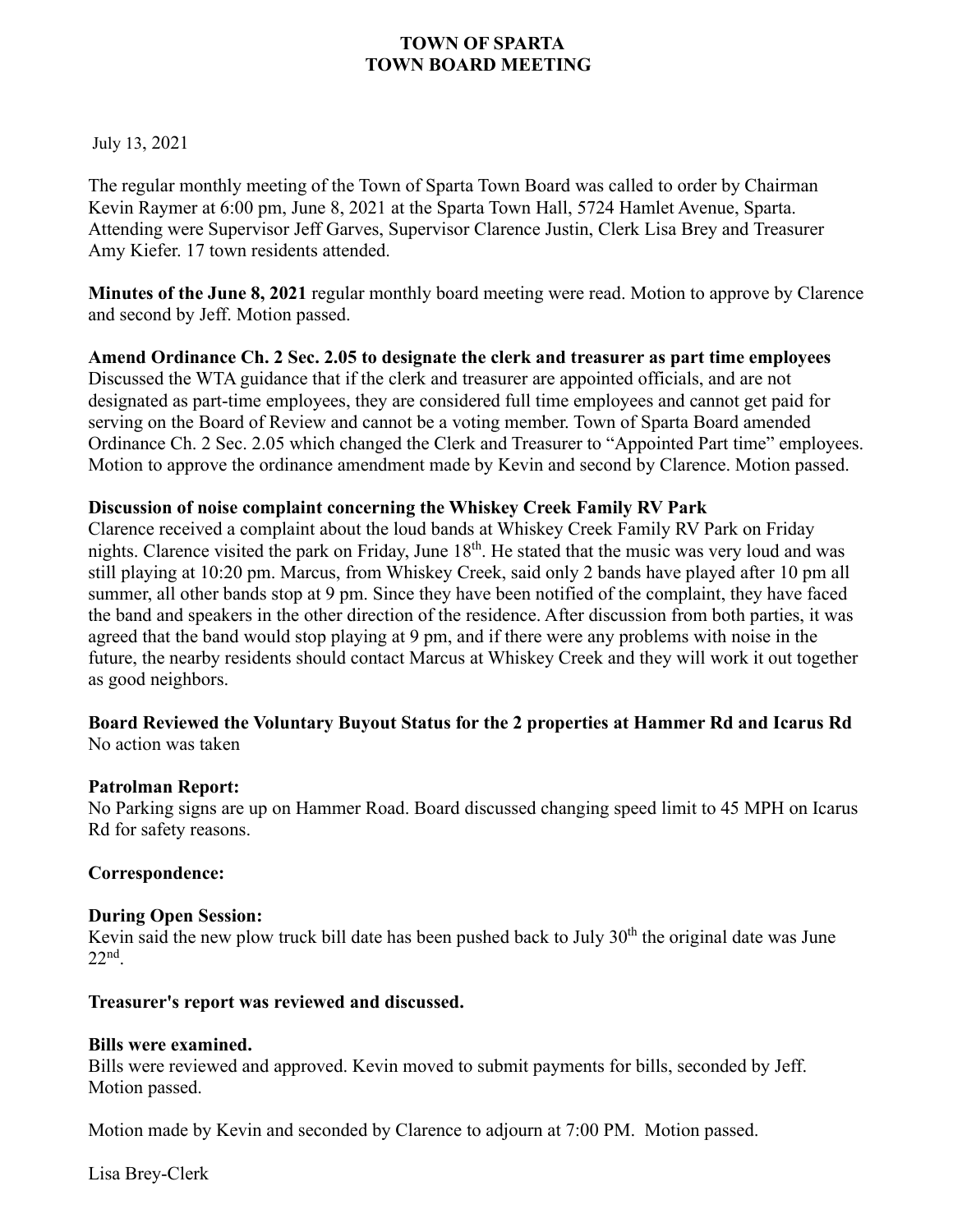August 10, 2021

The regular monthly meeting of the Town of Sparta Town Board was called to order by Chairman Kevin Raymer at 6:00 pm, August 10, 2021 at the Sparta Town Hall, 5724 Hamlet Avenue, Sparta. Attending were Supervisor Jeff Garves, Supervisor Clarence Justin, Clerk Lisa Brey, Treasurer Amy Kiefer and Patrolman Jesse Williams. 5 town residents attended.

**Minutes of the July 13, 2021** regular monthly board meeting were read. Motion to approve by Kevin and second by Clarence. Motion passed.

#### **Approve use of American Rescue Act Plan funds:**

- approved funds to replace town hall flooring from carpet to tile.
- approved funds for quarantine reimbursement.
- approved \$13/ hr premium pay for essential workers.

Board discussed the above uses and approved using of the ARAP funds. Motion made by Kevin 2nd by Jeff. Motion carried.

#### **Patrolman Report:**

#### **Correspondence:**

A resident had sent an email **r**equesting the board consider reduced speed limit on Iberia Ave. The Board agreed to reduce the speed limit to 45 mph. That is the limit that a town board can reduce without going thru special policies. Signs will be ordered and posted. Kevin made a motion to reduce speed limit. Clarence 2nd. Motion carried.

The Town received a letter from Monroe Co Zoning. There will be a Board of Adjustment Hearing for Mark Drake, to replace a grain bin contrary to zoning code, on August 12, 2021. Kevin will go to that meeting.

The Town received a letter from Monroe Co Planning and Zoning Committee about proposed fee restructuring and increase for Ch 47 Zoning. Jeff will go to that meeting.

#### **During Open Session:**

Discussed "No Parking" on Genet Rd. Town will vacate part of Genet Road to Tyler Skidmore. Tyler will get documents prepared.

Clerk discussed the township will get the new election machine and training on Thursday, August 12, 2021.

#### **Treasurer's report was reviewed and discussed.**

#### **Bills were examined.**

Bills were reviewed and approved. Kevin moved to submit payments for bills, seconded by Jeff. Motion passed.

Motion made by Kevin and seconded by Clarence to adjourn at 7:00 PM. Motion passed.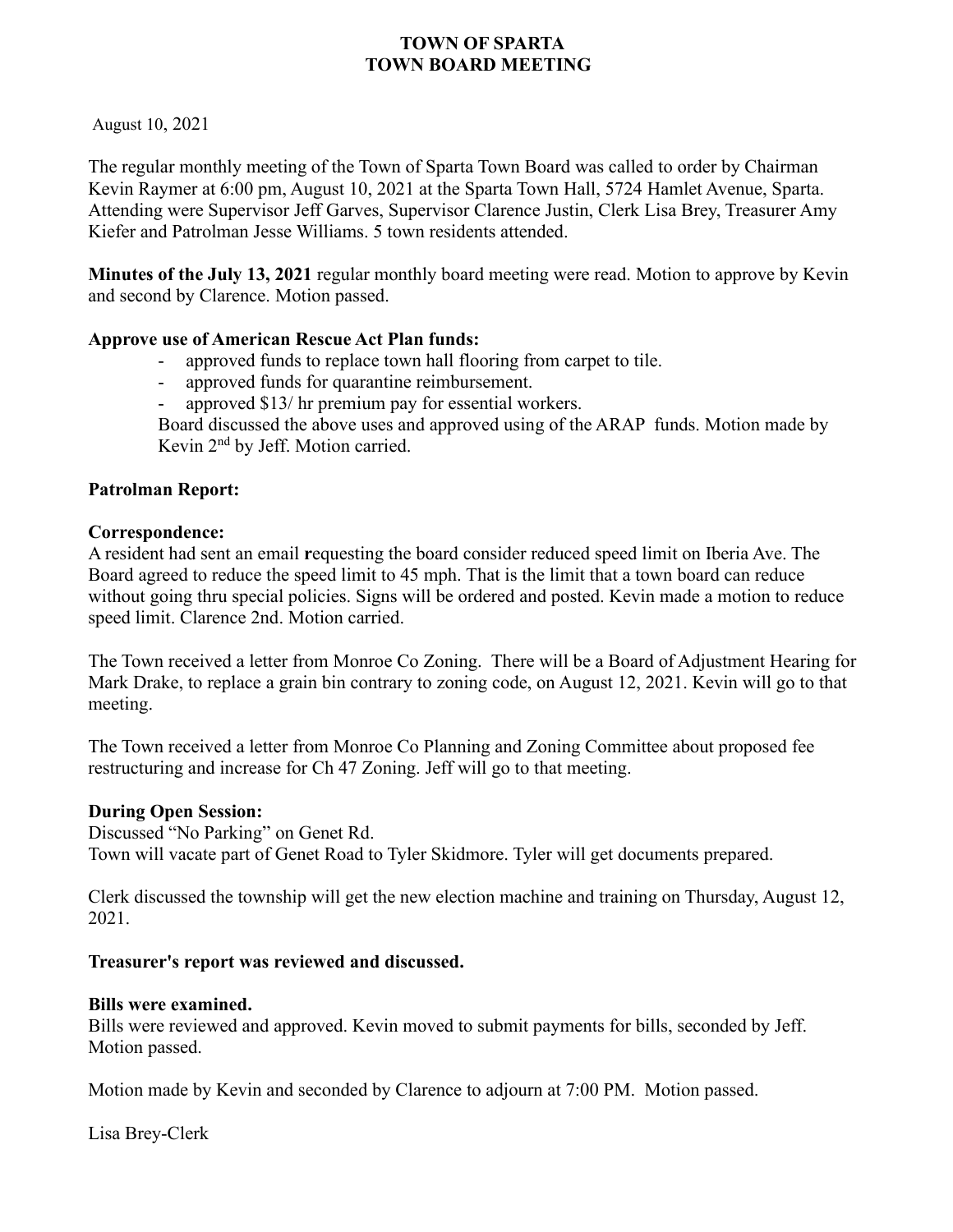September 14, 2021

The regular monthly meeting of the Town of Sparta Town Board was called to order by Chairman Kevin Raymer at 6:00 pm, September 14, 2021 at the Sparta Town Hall, 5724 Hamlet Avenue, Sparta. Attending were Supervisor Jeff Garves, Supervisor Clarence Justin, Clerk Lisa Brey, Treasurer Amy Kiefer and Patrolman Taylor Lietzau. 7 town residents attended.

**Minutes of the August 10, 2021** regular monthly board meeting were read. Motion to approve by Clarence and second by Jeff. Motion passed.

## **Approve Monroe Co Planning and Zoning fee changes**

The Board reviewed the proposed county restructuring and fee changes. Kevin made a motion to approve the fee changes. Jeff seconded. Motion passed.

## **Resolution to accept donation of land at the end of Gale Rd;**

Discussed the resolution to accepted donated land at the end of Gale Road. Kevin Raymer will donate gravel and blacktop for the end of this road. Kevin made a motion to approve Resolution #2021-09-01. Clarence seconded. Resolution Approved.

## **Resolution to vacate land at the end of Genet Road**

Discussed resolution to vacate land at the end of Genet Road and draw up a Quit Claim Deed to Tyler Skidmore. Tyler has been maintaining this land for the past several years. Kevin made a motion to approve Resolution #2021-09-02. Jeff seconded. Resolution Approved.

## **Resolution adopting wards to accommodate the County Tentative Supervisor**

The Board reviewed the new County Supervisor districts for the Town of Sparta. Changes had to be made due to the Census. The Board had no problem with the Proposed Supervisory District Plan, but needs more time to review the division of wards. This will be put on the October agenda.

#### **Patrolman Report:**

Discussed speed limits signs and polices in the township. Need further clarification.

**Correspondence:** Board signed an LP agreement with Sparta Coop, locking in LP at \$1.57/gal

**During Open Session:**

**Treasurer's report was reviewed and discussed.** 

#### **Bills were examined.**

Bills were reviewed and approved. Kevin moved to submit payments for bills, except for the \$20,000 final payment to the assessor. Seconded by Jeff. Motion passed.

Motion made by Kevin and seconded by Clarence to adjourn at 8:00 PM. Motion passed.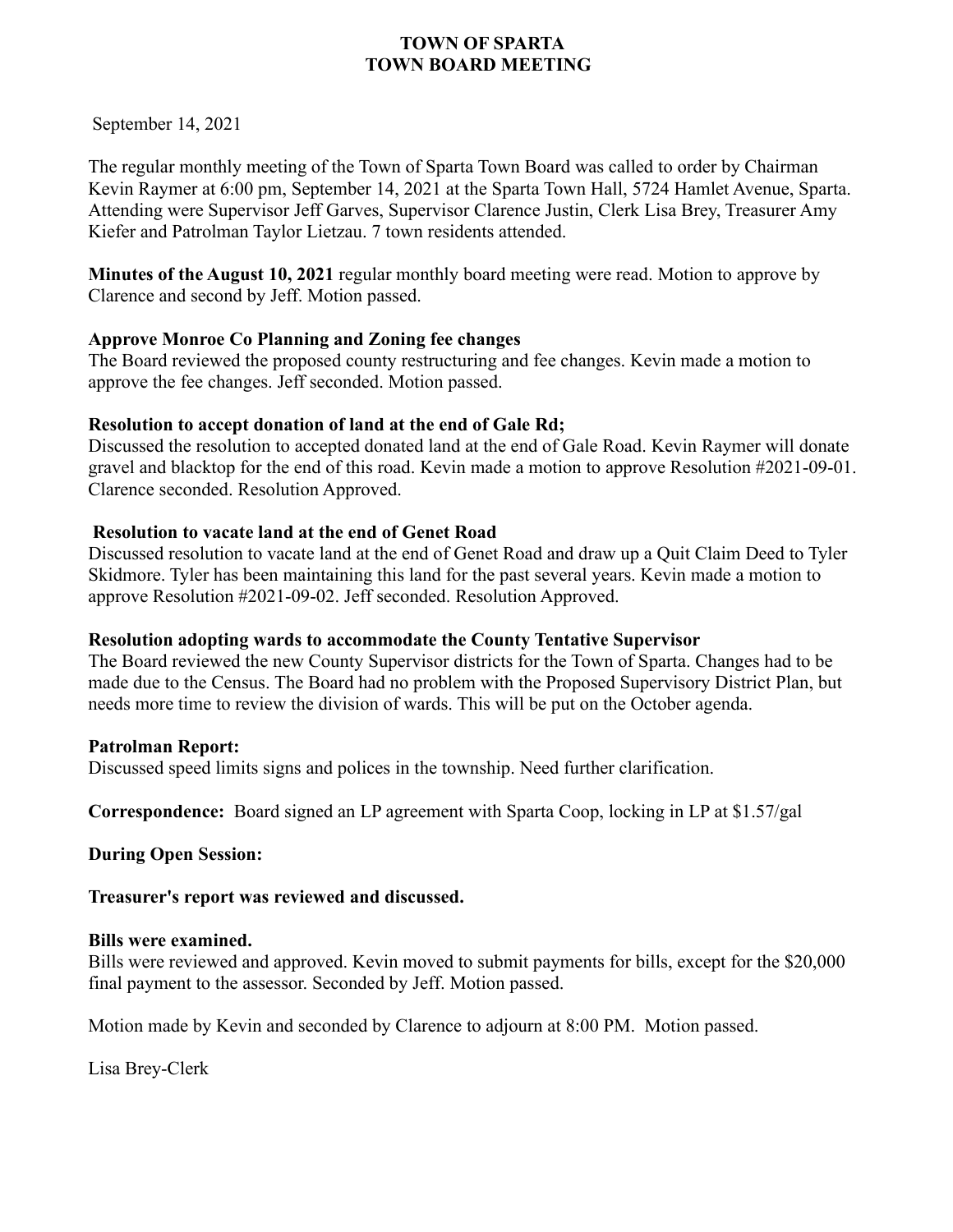October 12, 2021

The regular monthly meeting of the Town of Sparta Town Board was called to order by Chairman Kevin Raymer at 6:00 pm, October 12, 2021 at the Sparta Town Hall, 5724 Hamlet Avenue, Sparta. Attending were Supervisor Jeff Garves, Supervisor Clarence Justin, Clerk Lisa Brey, Treasurer Amy Kiefer and Patrolman Taylor Lietzau. 8 town residents attended.

**Minutes of the September 14, 2021** regular monthly board meeting were read. Motion to approve by Clarence and second by Jeff. Motion passed.

#### **Resolution adopting wards to accommodate the County Supervisor Districts**

The Board reviewed the new County Supervisor District Plan for the Town of Sparta. Changes had to be made due to the Census. The Sparta Town Board approved the Monroe County Tentative Supervisor District Plan. The Board approved Resolution #2021-10-01 adopting 5 voting wards to accommodate County Supervisor Districts. Motion made to approve the resolution made by Kevin, seconded by Clarence. Motion Passed.

#### **Meeting of Electors for the 2022 Proposed Budget Hearing and Special Town Meeting to adopt the 2021 Tax Levy.**

Kevin made a call for the Meeting of Electors for the 2022 Proposed Budget Hearing and Special Town Meeting to adopt the 2021 Tax Levy. The date for the meeting was set for Tuesday, November 9, 2021 at 6:00 pm with the regular board meeting set to start immediately after.

#### **Patrolman Report:**

**Correspondence:** Discussed a letter received from WI DOT concerning the salt storage shed management. Patrolmen will complete the report monthly and store the results in a file at the town shop. The Clerk will respond to the WI DOT that a management plan has been set, and the township will do a monthly inspection report that will be available to WI DOT if requested.

#### **During Open Session:**

Resident Carol Burke, who lives on Igloo Road discussed a water problem near the culvert. Carol said that the water from a culvert washes down behind her house. Kevin and the patrolman had visited the site and the township will put some riprap where the water comes out of the culvert to slow it down. Carol will also need to put in some sort of a waterway to direct it away from her house.

Clarence reported on the workshops he attended at the WTA Convention in WI Dells.

Clarence reported the town patrolmen had done an excellent job at the Big Creek Cemetery.

#### **Treasurer's report was reviewed and discussed.**

#### **Bills were examined.**

Bills were reviewed and approved. Kevin moved to submit payments for bills, Seconded by Clarence. Motion passed.

Motion made by Kevin and seconded by Clarence to adjourn at 7:20 PM. Motion passed.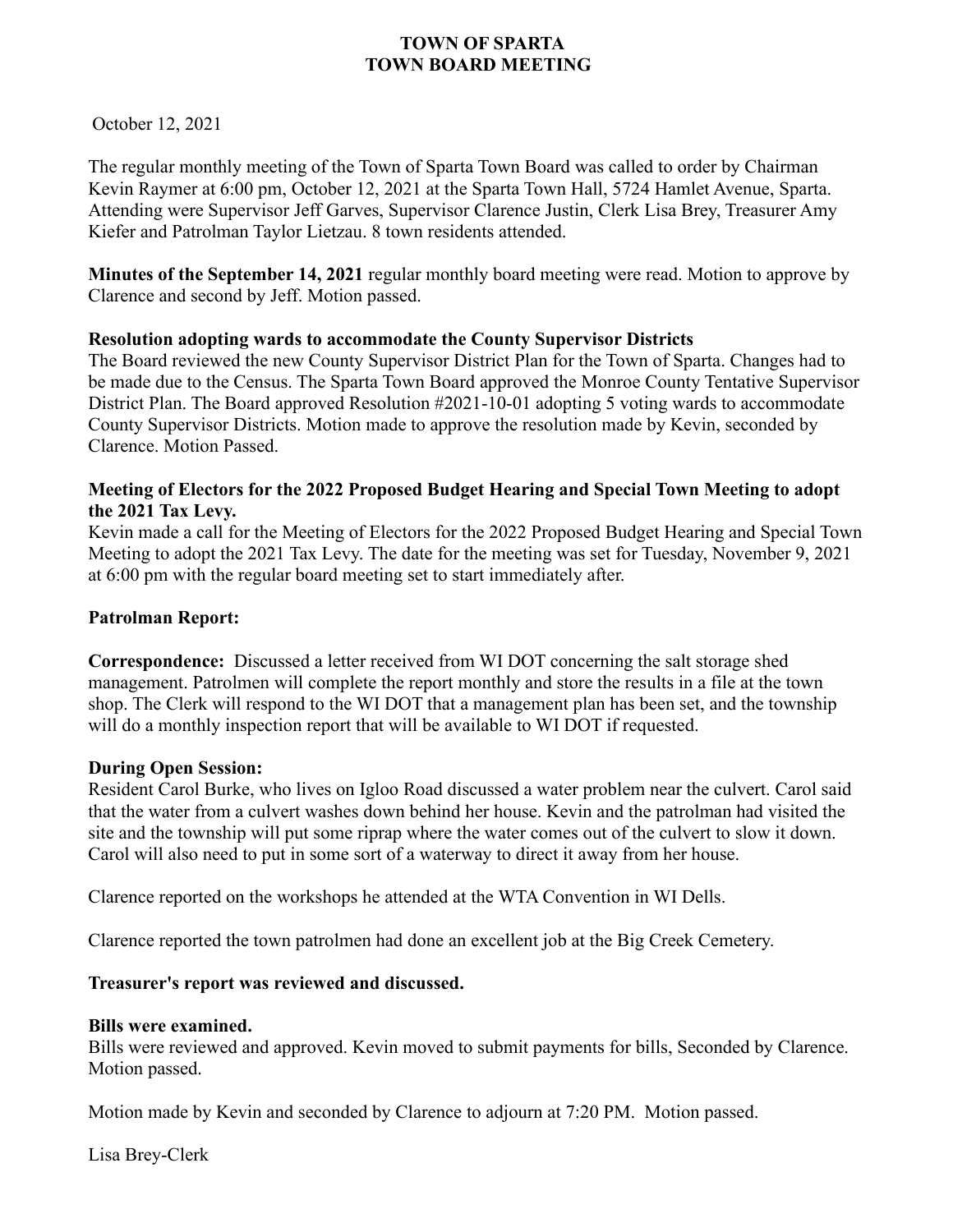November 9, 2021

The regular monthly meeting of the Town of Sparta Town Board was called to order by Chairman Kevin Raymer at 6:05 pm, November 9, 2021 at the Sparta Town Hall, 5724 Hamlet Avenue, Sparta. Attending were Supervisor Jeff Garves, Supervisor Clarence Justin, Treasurer Amy Kiefer and Clerk Lisa Brey. 9 town residents attended.

**Minutes of the October 12, 2021** regular monthly board meeting were read. Motion to approve by Kevin and second by Jeff. Motion passed.

## **Adoption of the 2022 Budget:**

Kevin reviewed the 2022 Budget.

With no further discussion on the budget for 2022, motion was made by Kevin and seconded by Jeff to adopt the 2022 Budget. Motion Carried.

#### **Tracy Schaitel requesting approval of a Conditional Use Permit for a Dog Daycare at 8175 Idol Ave Sparta**

The Planning Commission had met with Tracy Schaitel on 11-2-2021 about the request for a CUP for Dog Daycare. The Planning Commission recommends approval. The Town Board discussed possible noise concerns. The Board will confront the issue if any complaints. Motion made to approval the CUP made by Kevin. Seconded by Jeff. Motion carried

## **Aaron Brooks requesting a Conditional Use Permit for a Soap and Body Products Business at 16484 Hamden Rd**.

The Board reviewed the request for a CUP for Aaron and Missy Brooks for their soap business. On 11-2-2021 the Planning Commission recommended approval. The Board did not see any township issues. Motion made to approve the CUP made by Kevin. Seconded by Clarence. Motion carried

#### **Correspondence:**

Board reviewed a letter from Monroe Co Zoning about a meeting to change zoning for Dennis Pennel on November 15, 201. No board member will attend the meeting. Cedric Schnitzler will be at the zoning meeting and convey that the township has no concerns over the change.

## **During Open Session:**

#### **Treasurer's report was reviewed and discussed.**

#### **Bills were examined.**

Bills were reviewed and approved. Kevin moved to submit payments for bills, seconded by Clarence. Motion passed.

Motion made by Kevin and seconded by Jeff to adjourn at 6:50 PM. Motion passed.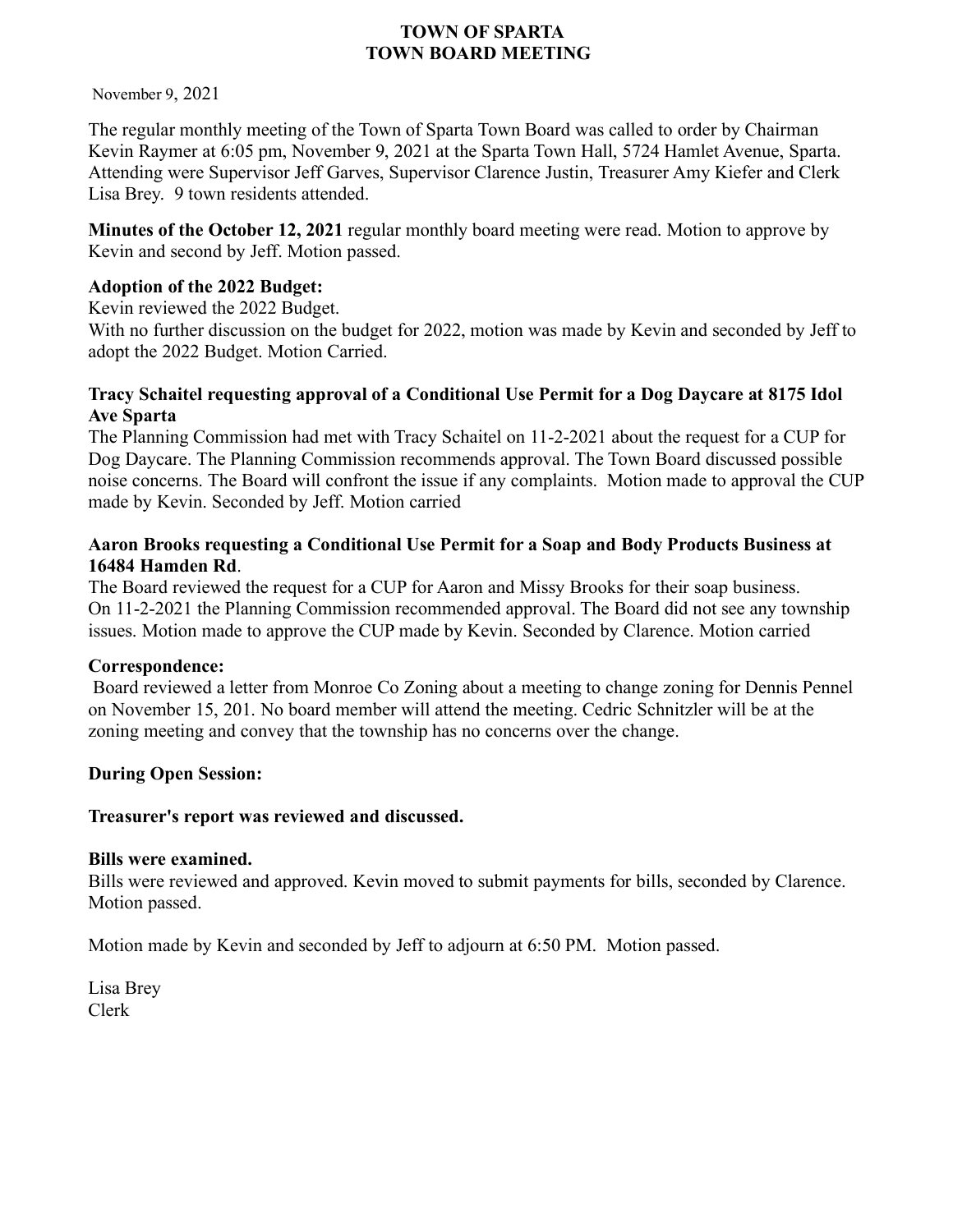December 14, 2021

The regular monthly meeting of the Town of Sparta Town Board was called to order by Chairman Kevin Raymer at 6:00 pm, December 14, 2021 at the Sparta Town Hall, 5724 Hamlet Avenue, Sparta. Attending were Supervisor Jeff Garves, Supervisor Clarence Justin, Treasurer Amy Kiefer and Clerk Lisa Brey. 7 town residents attended.

**Minutes of the November 9, 2021** regular monthly board meeting were read. Motion to approve by Clarence and second by Kevin. Motion passed.

## **Randy Von Ruden requesting a land division at 15901Hammer Road**

Randy met with the Planning Commission on 12-7-2021 he had had land on Hammer Road surveyed. He is requesting a land division of 3.02 acres, to divide off his duplex from the other land. He needs 3 acres of land to be sold with the duplex per county ordinance. The Certified Survey Map was done to all town specifications for a land division . The Planning Commission recommended approval to the Town Board. Kevin made a motion to approve the land division. Seconded by Clarence. Motion carried.

## **Randy Worke requesting a land division of 2 lots on Iceman Road**

Randy met with the Planning Commission on 12-7-2021. He is requesting a land division of 2 lots, 5.73 ac and 4.26 acres. He wants to sell their existing house and build a new one on the other lot. The Certified Survey Map was done to all town specifications for a land division. The Planning Commission recommended approval to the Town Board. Kevin made a motion to approve the land division. Seconded by Jeff. Motion carried

## **Election Workers for the term of January 1, 2022 thru December 31, 2023**

List of proposed election inspectors for the term 1-1-22 to 12-31-23 were reviewed. Motion to approve by Kevin seconded by Jeff. List of election workers was approved.

## **Approval of Application and Borrowing Resolution for Purchase of truck box and plow/wing for new truck**:

A loan application was made to the Board of Commissioners of Public Lands for the purpose of financing a truck box and plow/wing for the 2022 International truck. The loan is for 2 years and is to be repaid in annual installments, with interest at the rate of 2.5 percent. Chairperson Kevin Raymer presented the preamble and resolution to borrow \$89,483 from the Trust Funds of the State of Wisconsin. Motion was made by Chairperson Kevin Raymer and seconded by Jeff Garves to adopt the Resolution to authorize application for funds and also levy upon all taxable Town of Sparta property an annual tax for the purpose of paying interest and principal on the loan as it becomes due. Motion carried unanimously.

## **Approval of Application and Borrowing Resolution to finance roadwork**:

A loan application was made to the Board of Commissioners of Public Lands for the purpose of financing road work done in 2021. The loan is for 2 years and is to be repaid in annual installments, with interest at the rate of 2.5 percent. Chairperson Kevin Raymer presented the preamble and resolution to borrow \$30,000 from the Trust Funds of the State of Wisconsin. Motion was made by Chairperson Kevin Raymer and seconded by Jeff Garves to adopt the Resolution to authorize application for funds and also levy upon all taxable Town of Sparta property an annual tax for the purpose of paying interest and principal on the loan as it becomes due. Motion carried unanimously.